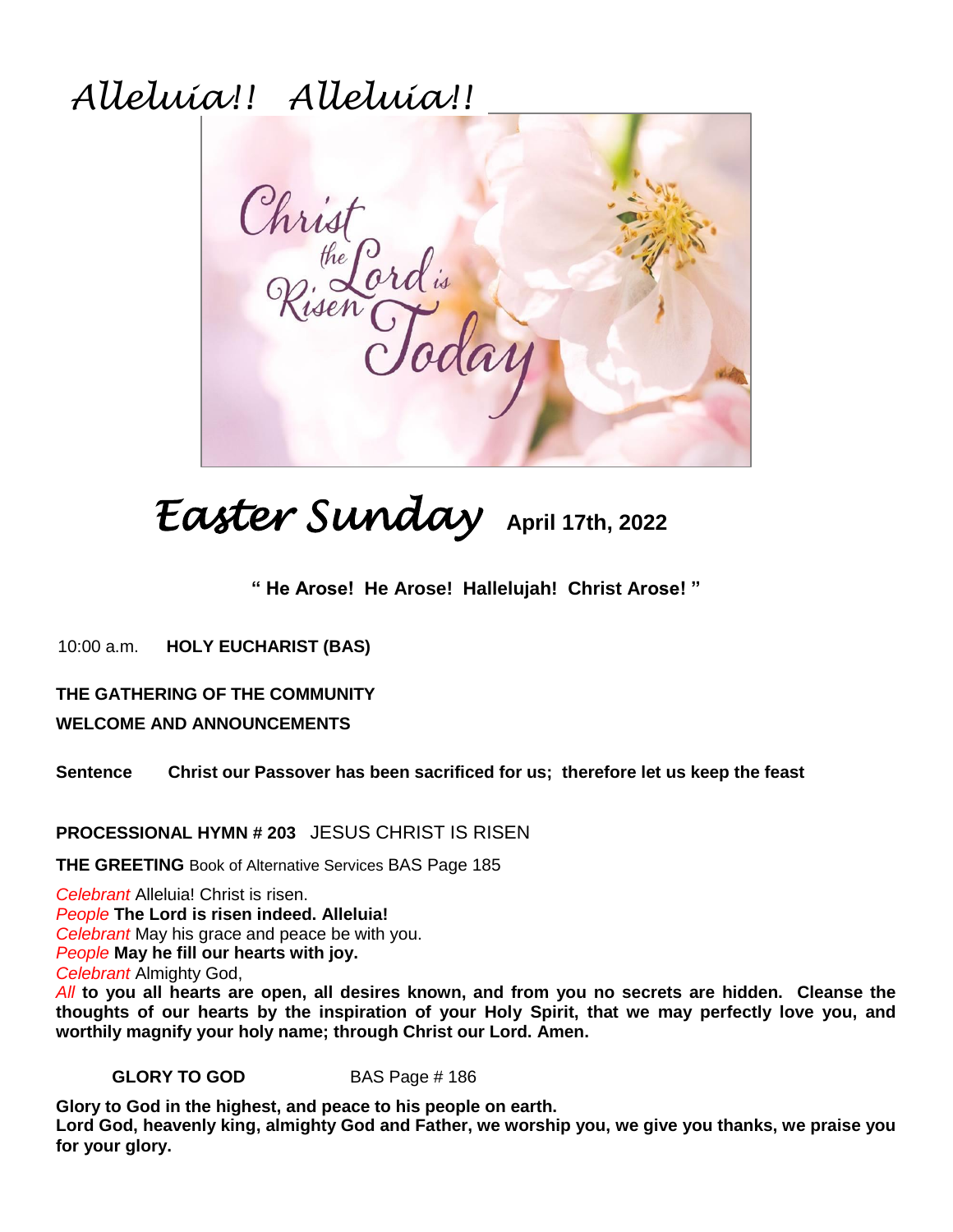**Lord Jesus Christ, only Son of the Father, Lord God, Lamb of God, you take away the sin of the world: have mercy on us; you are seated at the right hand of the Father: receive our prayer. For you alone are the Holy One, you alone are the Lord, you alone are the Most High, Jesus Christ, with the Holy Spirit, in the glory of God the Father. Amen.**

#### **COLLECT OF THE DAY**

**All: Lord of life and power, through the mighty resurrection of your Son, you have overcome the old order of sin and death and have made all things new in him. May we, being dead to sin and alive to you in Jesus Christ, reign with him in glory, who with you and the Holy Spirit is alive, one God, now and for ever. Amen.**

#### **1ST READING: Acts 10:34-43**

Then Peter began to speak to them: "I truly understand that God shows no partiality, but in every nation anyone who fears him and does what is right is acceptable to him. You know the message he sent to the people of Israel, preaching peace by Jesus Christ--he is Lord of all. That message spread throughout Judea, beginning in Galilee after the baptism that John announced: how God anointed Jesus of Nazareth with the Holy Spirit and with power; how he went about doing good and healing all who were oppressed by the devil, for God was with him. We are witnesses to all that he did both in Judea and in Jerusalem. They put him to death by hanging him on a tree; but God raised him on the third day and allowed him to appear, not to all the people but to us who were chosen by God as witnesses, and who ate and drank with him after he rose from the dead. He commanded us to preach to the people and to testify that he is the one ordained by God as judge of the living and the dead. All the prophets testify about him that everyone who believes in him receives forgiveness of sins through his name."

| Reader        | The word of the Lord    |
|---------------|-------------------------|
| <b>People</b> | <b>Thanks be to God</b> |

**Psalm 118:1-2, 14-24 (Please Remain Seated)** (BAS Page 866) **said responsively, alternating verses**

#### **2ND READING: 1 Corinthians 15:19-26**

If for this life only we have hoped in Christ, we are of all people most to be pitied. But in fact Christ has been raised from the dead, the first fruits of those who have died. For since death came through a human being, the resurrection of the dead has also come through a human being; for as all die in Adam, so all will be made alive in Christ. But each in his own order: Christ the first fruits, then at his coming those who belong to Christ. Then comes the end, when he hands over the kingdom to God the Father, after he has destroyed every ruler and every authority and power. For he must reign until he has put all his enemies under his feet. The last enemy to be destroyed is death.

| Reader | The word of the Lord    |
|--------|-------------------------|
| People | <b>Thanks be to God</b> |

#### **THE HOLY GOSPEL– John 20:1-18** (All Stand)

#### **"Glory to you, Lord Jesus Christ"**

Early on the first day of the week, while it was still dark, Mary Magdalene came to the tomb and saw that the stone had been removed from the tomb. So she ran and went to Simon Peter and the other disciple, the one whom Jesus loved, and said to them, "They have taken the Lord out of the tomb, and we do not know where they have laid him." Then Peter and the other disciple set out and went toward the tomb. The two were running together, but the other disciple outran Peter and reached the tomb first. He bent down to look in and saw the linen wrappings lying there, but he did not go in. Then Simon Peter came, following him, and went into the tomb. He saw the linen wrappings lying there, and the cloth that had been on Jesus' head, not lying with the linen wrappings but rolled up in a place by itself. Then the other disciple, who reached the tomb first, also went in, and he saw and believed; for as yet they did not understand the scripture, that he must rise from the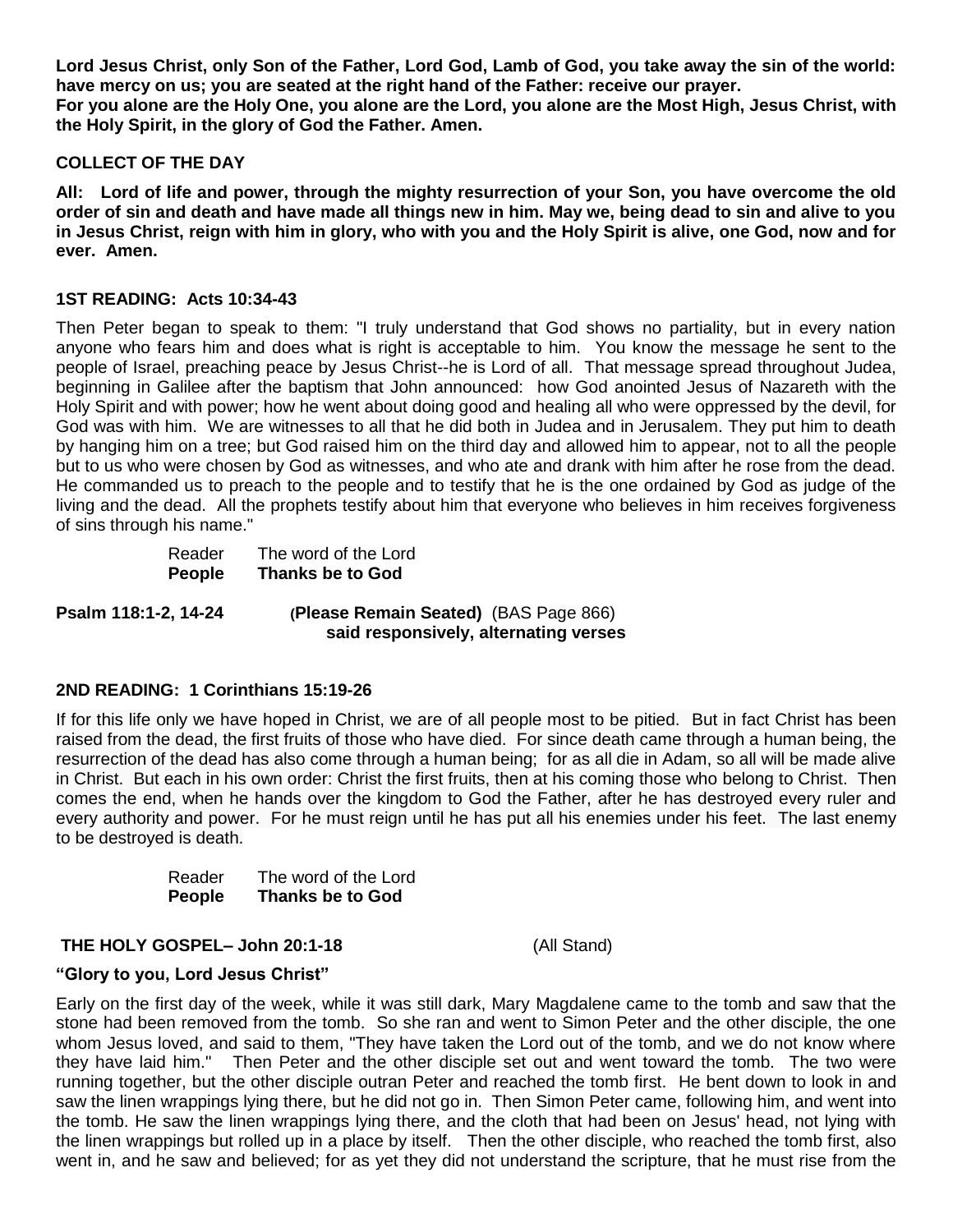dead. Then the disciples returned to their homes. But Mary stood weeping outside the tomb. As she wept, she bent over to look into the tomb; and she saw two angels in white, sitting where the body of Jesus had been lying, one at the head and the other at the feet. They said to her, "Woman, why are you weeping?" She said to them, "They have taken away my Lord, and I do not know where they have laid him." When she had said this, she turned around and saw Jesus standing there, but she did not know that it was Jesus. Jesus said to her, "Woman, why are you weeping? Whom are you looking for?" Supposing him to be the gardener, she said to him, "Sir, if you have carried him away, tell me where you have laid him, and I will take him away." Jesus said to her, "Mary!" She turned and said to him in Hebrew, "Rabbouni!" (which means Teacher). Jesus said to her, "Do not hold on to me, because I have not yet ascended to the Father. But go to my brothers and say to them, 'I am ascending to my Father and your Father, to my God and your God.'" Mary Magdalene went and announced to the disciples, "I have seen the Lord"; and she told them that he had said these things to her.

#### **"Praise to you, Lord Jesus Christ"**

**SERMON** – The Rev. Bonnie Skerritt

**The NICENE CREED** (BAS Page 188)

#### **PRAYERS OF THE PEOPLE Litany # 15 Page 122**

In joy and hope let us pray to the source of all life, saying, **"Hear us, Lord of glory!"**

| <b>CONFESSION AND ABSOLUTION</b> | BAS Page 191 |
|----------------------------------|--------------|
| <b>THE PEACE</b>                 | BAS Page 192 |

#### **OFFERTORY HYMN # 212 verses 1-4**

#### **ALLELUIA! THE STRIFE IS O'ER**

#### **THE CELEBRATION OF THE EUCHARIST –**

#### **PRAYER OVER THE GIFTS**

Celebrant God our strength and salvation, receive all we offer you this day, and grant that we who have confessed your name, and received new life in baptism, may live in the joy of the resurrection, through Jesus Christ the Lord. **Amen.**

#### **THE GREAT THANKSGIVING**

#### **EUCHARISTIC PRAYER 3** BAS Page 204

#### **Preface of Easter**

Celebrant: Blessed are you, gracious God, creator of heaven and earth; we give you thanks and praise for the glorious resurrection of your Son Jesus Christ our Lord; for he is the true paschal lamb who has taken away the sin of the world. By his death he destroyed death, and by his rising to life again he has won for us eternal life. Therefore, joining our voices with the whole company of heaven, we sing our joyful hymn of praise to proclaim the glory of your name.

| THE LORD'S PRAYER           | BAS page 211 |
|-----------------------------|--------------|
| <b>BREAKING OF BREAD #8</b> | BAS Page 213 |

#### **LAMB OF GOD (Agnus Dei)**

Celebrant Lamb of God, you take away the sins of the world, have mercy upon us. **All Lamb of God, you take away the sins of the world, have mercy upon us. O Lamb of God, who takes away the sin of the world, grant us your peace**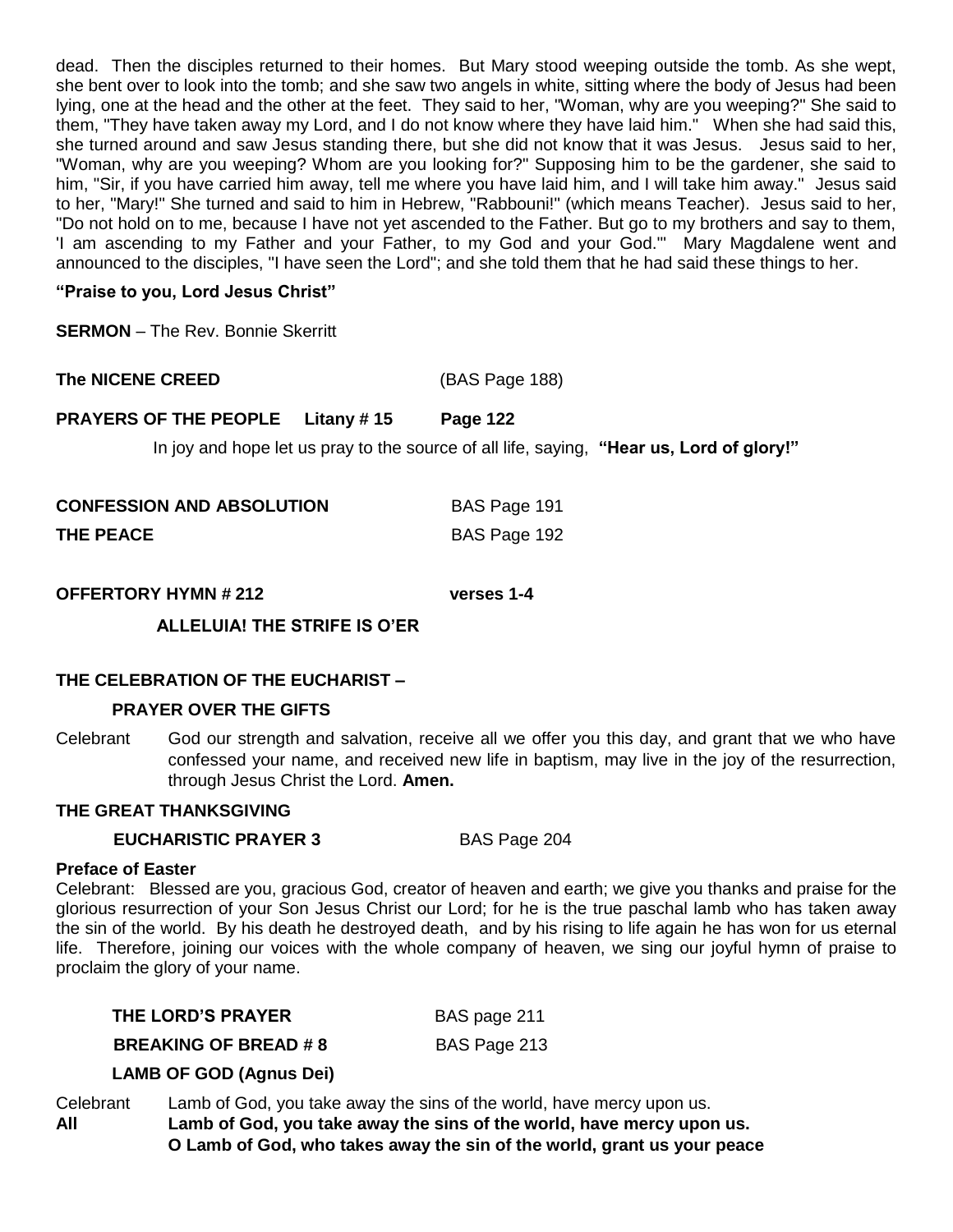#### **PRAYER FOR SPIRITUAL COMMUNION**

Celebrant Those wishing to do so may make their spiritual communion by joining in this prayer with me now:

**People: I worship and adore you, Lord Jesus Christ, present in the Holy Sacrament and in your people, who are gathered in spirit. In this moment I join with them to receive you in my heart, and in our community. May you, enthroned on the altar, now be enthroned in my heart; may you who give yourself to us again, fill us with grace, and heavenly blessing. Even as I am fed, may my hunger for you and for your reign of justice and peace increase, that I may, with your Spirit, work for that day when your reign shall come on earth as it is in heaven. Amen.**

**Music during Communion –**

 **Hymn # 86 More Than We Can Ask or Imagine** 

**Hymn # 63 Eat This Bread, Drink This Cup** 

#### **Anthem: Low in the grave He lay**

**Refrain:** Up from the grave He arose

With a mighty triumph o'er His foes He arose a Victor from the dark domain And He lives forever with His saints to reign He arose! (He arose) He arose! (He arose) Hallelujah! Christ arose!

#### **PRAYER AFTER COMMUNION**

**All: God of life, bring us to the glory of the resurrection promised in this Easter sacrament. We ask this in the name of Jesus Christ the risen Lord. Amen.** 

**DOXOLOGY** (BAS Pg. 214)

**THE BLESSING**

**RECESSIONAL HYMN 231** THAT EASTERTIDE WITH JOY WAS BRIGHT

#### **THE FLOWERS THAT BEAUTIFY OUR CHURCH AT THIS EASTER TIME ARE OFFERED TO THE GLORY OF GOD**

In loving memory of parents Shirley and Allan Flowers By their children Douglas and Susan Flowers

> In memory of Ruth Eileen Chase by son Don Chase

> > In Memory of parents from the Payne family

In memory of family and friends. By Marilyn Walsh

In loving memory of a dear husband and father Ward Clarke and our parents Grace & James Eggleton and